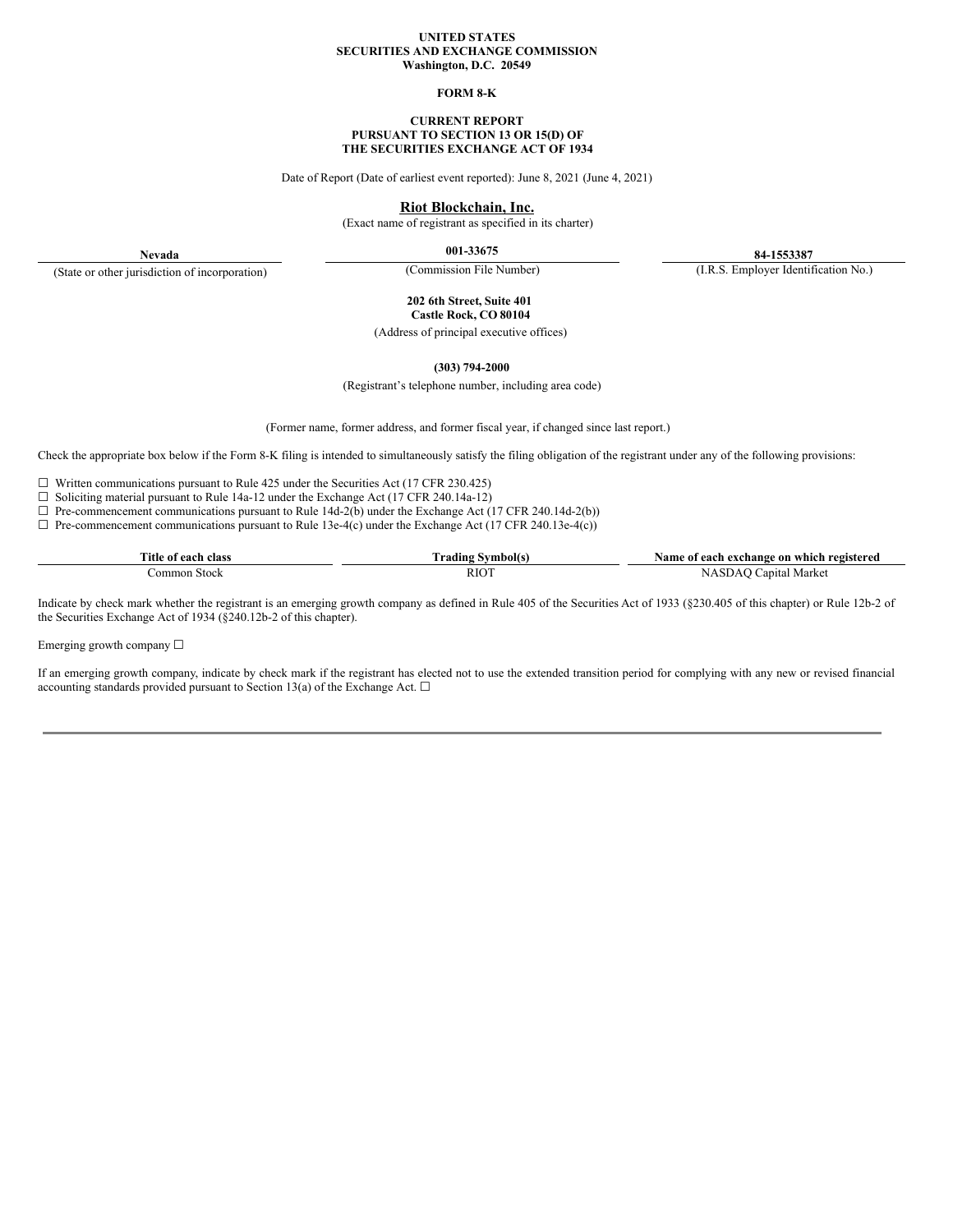### **Item 1.01 – Entry into a Material Definitive Agreement.**

On June 4, 2021, Riot Blockchain, Inc. ("**Riot**," "**us**," "**we**," "**our**," or the "**Corporation**") entered into a definitive purchase agreement (the "**Share Purchase Agreement**") with Mogo Inc. (NASDAQ: MOGO) ("**Mogo**") regarding the sale of 2.2 million common shares in Coinsquare Ltd. ("**Coinsquare**") held by Riot (the "**Coinsquare Shares**") to Mogo, substantially on the terms of the binding term sheet entered into between Riot and Mogo, which was previously announced in Riot's quarterly report on Form 10-Q for the three-month period ended March 31, 2021. Pursuant to the Share Purchase Agreement, Riot sold the Coinsquare Shares to Mogo for the total purchase price of approximately CAD\$22 million, which Mogo is paying through the issuance of approximately 2.3 million shares of Mogo's common stock (the "**Mogo Shares**"), which will be issued in three equal tranches, as follows: (i) one-third were issued immediately at closing on June 4, 2021; (ii) one-third to be issued one month after closing; and (iii) the final third to be issued two months after closing.

The foregoing description of the Share Purchase Agreement does not purport to be complete and is qualified in its entirety by reference to the Share Purchase Agreement, a redacted copy of which is filed as Exhibit 10.1 to this Current Report on Form 8-K (this "**Report**") and is incorporated by reference herein.

#### **Item 2.01 – Completion of Acquisition or Disposition of Assets.**

As previously disclosed, Riot began the disposition of its equity interest in Coinsquare on April 16, 2021, with the sale of 631,377 Coinsquare Shares to Mogo in exchange for 373,084 Mogo Shares and approximately CAD\$1.8 million in cash pursuant to an investment agreement, dated as of February 10, 2021, by and among Mogo, Coinsquare and certain shareholders of Coinsquare (the "**Mogo Investment Agreement**"). This initial disposition was followed by a second disposition to Mogo pursuant to the Mogo Investment Agreement of 573,830 Coinsquare Shares, in exchange for 496,975 Mogo Shares valued at approximately CAD\$4.8 million Finally, on June 4, 2021, as disclosed under the foregoing Item 1.01, Riot completed the disposition of all of its Coinsquare Shares by selling its remaining 2.2 million Coinsquare Shares to Mogo in exchange for approximately 2.3 million Mogo Shares.

No material relationship exists between the Corporation or any of its affiliates, directors or officers or any associate of any such director or officer, on one hand, and the purchaser, Mogo, or its affiliates, on the other hand, other than in respect of the Share Purchase Agreement.

The information disclosed under Item 1.01 is hereby incorporated by reference into this Item 2.02.

#### **About Riot Blockchain, Inc.**

Information reported in this Current Report on Form 8-K is limited to the scope of the information reportable under a Current Report on Form 8-K under the rules and regulations of the Commission. Please refer to the additional information concerning the Corporation referenced in the following notices and safe harbor provision for material risks and other uncertainties.

#### **Investor Notice**

An investment in the Corporation's common stock involves a high degree of risk, and an investor should only purchase the Corporation's securities if he or she can afford to suffer the loss of his or her entire investment. In determining whether to purchase the Corporation's common stock, an investor should carefully consider all of the material risks described under Item 1A under the heading "Risk Factors" in our most recent Annual Report on Form 10-K for the year ended December 31, 2020, filed with the SEC on March 31, 2021, as amended, and as supplemented and updated by subsequent Quarterly Reports on Form 10-Q and Current Reports on Form 8-K, together with the financial or other information contained or incorporated by reference in such reports. In addition to the risks discussed in these reports, other risks not presently known to us or that we currently believe to be immaterial may also adversely affect our business, financial condition and results of operations, perhaps materially. The discussions regarding material risks also include forward-looking statements, and actual results and events may differ substantially from those discussed or highlighted in those forward-looking statements.

#### **Safe Harbor**

The information provided in this Report may include forward-looking statements relating to future events or the future financial performance of the Corporation. Because such statements are subject to risks and uncertainties, actual results may differ materially from those expressed or implied by such forward-looking statements. Words such as "anticipates," "plans," "expects," "intends," "will," "potential," "hope" and similar expressions are intended to identify forward-looking statements. These forward-looking statements are based upon current expectations of the Corporation and involve assumptions that may never materialize or may prove to be incorrect. Actual results and the timing of events could differ materially from those anticipated in such forward-looking statements as a result of various risks and uncertainties. Detailed information regarding factors that may cause actual results to differ materially from the results expressed or implied by statements in report relating to the Corporation may be found in the Corporation's periodic filings with the Commission, including the factors described in the sections entitled "Risk Factors," copies of which may be obtained from the SEC's website at www.sec.gov. The Corporation does not undertake any obligation to update forward-looking statements contained in this Report.

### **Item 9.01. Financial Statements and Exhibits.**

(d) Exhibits.

| <b>Exhibit Number</b> | <b>Description</b>                                                                               |
|-----------------------|--------------------------------------------------------------------------------------------------|
| $10^{-11}$            | Share Purchase Agreement, dated June 4, 2021, by and between Riot Blockchain, Inc. and Mogo Inc. |
| 104                   | Cover Page Interactive Data File (embedded within the Inline XBRL document).                     |

† Portions of this Exhibit have been omitted as confidential information.

#### S I G N A T U R E

Pursuant to the requirements of the Securities Exchange Act of 1934, as amended, the registrant has duly caused this report to be signed on its behalf by the undersigned hereunto duly authorized.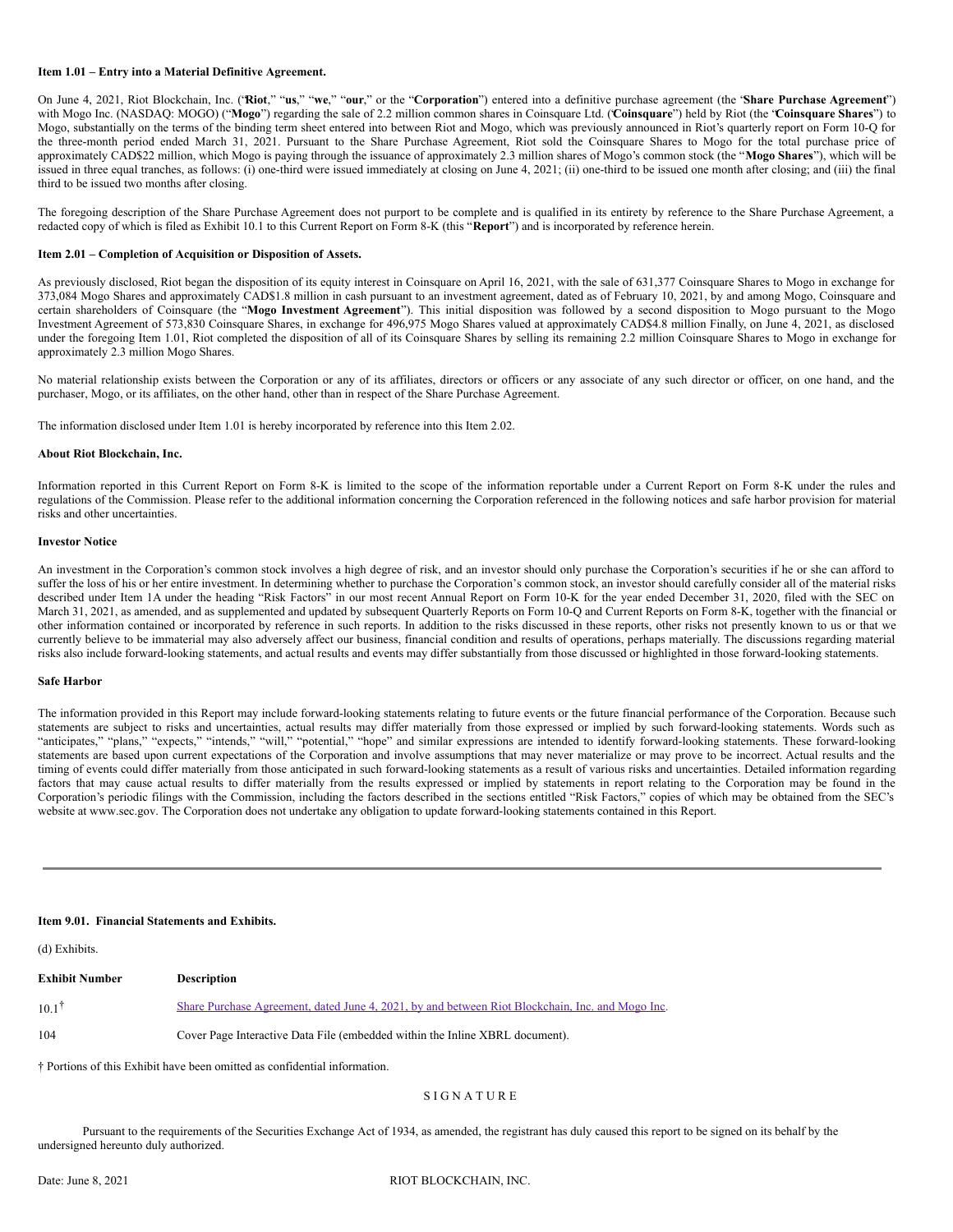By: */s/ Jef rey McGonegal*

Jeffrey McGonegal Chief Financial Officer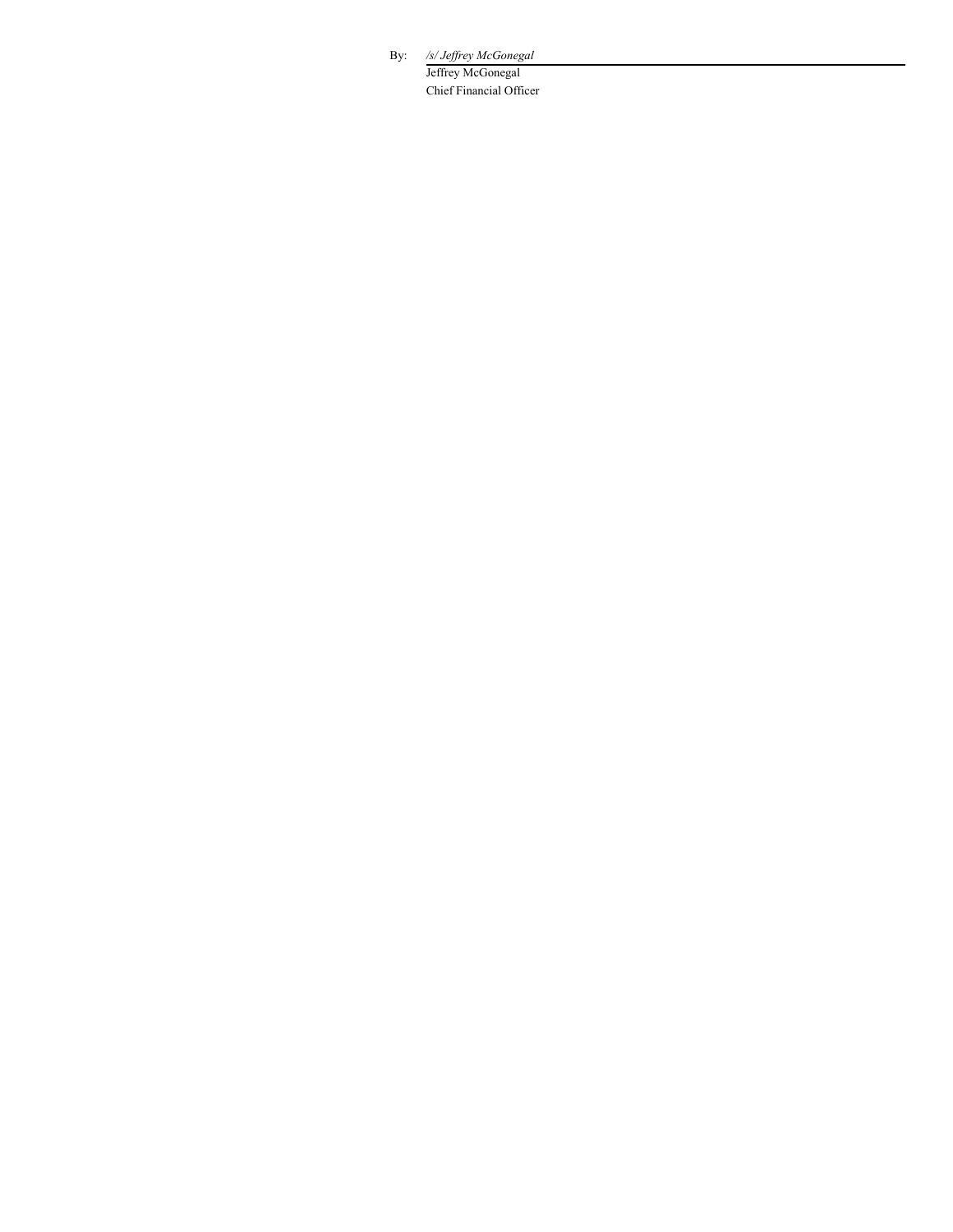[\*\*\*\*] Certain information in this exhibit has been omitted pursuant to Item 601(b)(10)(iv) of Regulation S-K because it is both (i) not material and (ii) would likely cause competitive harm to the registrant if publicly disclosed.

### **SHARE PURCHASE AGREEMENT**

Share Purchase Agreement (this "**Agreement**") dated June 4, 2021 (the "**Closing Date**") between Riot Blockchain Inc. (the "**Vendor**") and Mogo Inc. (the "**Purchaser**", together with the Vendor, the "**Parties**", each being a "**Party**").

### **RECITALS**

- (a) The Vendor is the registered and beneficial owner of 2,188,532 common shares of Coinsquare Ltd. (" **Coinsquare"**).
- (b) The Vendor wishes to sell and the Purchaser wishes to purchase 2,188,532 common shares of Coinsquare upon the terms contained in this Agreement (the "**Acquisition**").

**NOW THEREFORE**, in consideration of the mutual agreements and premises contained herein and for other good and valuable consideration, the receipt and sufficiency of which are hereby acknowledged, the Parties agree as follows:

### **Section 1 Purchase and Sale**

Upon the terms set forth in this Agreement, at Closing (as defined in the succeeding sentence), the Vendor agrees to sell, assign and transfer to the Purchaser and the Purchaser agrees to purchase and acquire from the Vendor 2,188,532 common shares in the capital of Coinsquare (the "**Purchased Shares**"). The Parties agree that the consummation of the transactions contemplated under this Agreement (the " **Closing**") shall occur simultaneously with the signing of this Agreement on the Closing Date.

### **Section 2 Purchase Price**

- (1) The purchase price payable by the Purchaser to the Vendor for the Purchased Shares is CAD\$21,885,320 (the " **Purchase Price**") or CAD\$10 per Purchased Share.
- (2) The Purchase Price will be paid and satisfied by the Purchaser through the issuance of 2,288,972 Mogo Shares (as defined below) (the " **Consideration Shares**") at a deemed issue price of CAD\$9.5612 per Mogo Share, such price being equal to the volume weighted average trading price of the common shares in the capital of the Purchaser (the "**Mogo Shares**") on the Toronto Stock Exchange (" **TSX**") for the five trading days immediately prior to the Closing Date.

### **Section 3 Payment of the Purchase Price**

- (1) Purchaser will issue 762,991 Consideration Shares to the Vendor on each of the following dates (and if such date is not a business day, then on the next subsequent business day): (i) at Closing on the Closing Date; and (ii) the 1-month anniversary date of the Closing Date; and Purchaser will issue 762,990 Consideration Shares to the Vendor on the 2-month anniversary date of the Closing Date (and if such date is not a business day, then on the next subsequent business day).
- (2) Purchaser shall issue the Consideration Shares to the Vendor so that, at issuance, (a) the Vendor (i) is the registered holder of the Consideration Shares on the books and records of the Purchaser, (ii) is the legal and beneficial owner of the Consideration Shares and (iii) has good and valid legal title to the Consideration Shares, free and clear of all liens, charges, pledges, security interests, encumbrances or restrictions, and (b) such Consideration Shares are freely tradable by Vendor without restriction.

### **Section 4 Transfer and Status of the Purchased Shares**

- (1) At Closing, Vendor shall (a) transfer good and valid title to the Purchased Shares, free and clear of all liens, charges, pledges, security interests and other encumbrances, other than those restrictions on transfer, if any, contained in the constating documents of Coinsquare and the Coinsquare Shareholders Agreement (as defined below) (the "**Coinsquare Share Restrictions**") and (b) as set forth in Section 10(1)(c), execute and deliver instruments of transfer and conveyance satisfactory to Purchaser to transfer the Purchased Shares to Purchaser's wholly-owned subsidiary Mogo Financial Inc.
- (2) The Vendor acknowledges that the Purchased Shares are not, and will not be on the Closing Date, "taxable Canadian property" of the Vendor within the meaning of the *Income Tax Act* (Canada) because the Purchased Shares have not, do not, and will not, derive, directly or indirectly, at any time during the 60-month period ending on the Closing Date, more than 50% of their fair market value from one or any combination of (a) real or immovable property situated in Canada, (b) Canadian resource properties, (c) timber resource properties, and (d) options in respect of, or interests in, or civil law rights in, property described in any of (a) to (c), whether or not the property exists, as those terms are defined in the *Income Tax Act* (Canada).

### **Section 5 Vendor's Representations and Warranties**

The Vendor represents and warrants as follows to the Purchaser at the date of this Agreement and acknowledges and confirms that the Purchaser is relying upon such representations and warranties in connection with the purchase of the Purchased Shares:

(a) **Incorporation and Qualification.** The Vendor is a corporation duly formed and validly existing under the laws of its jurisdiction of incorporation and its principal place of business is in Colorado, U.S.A. The Vendor has the corporate power to enter into and perform its obligations under this Agreement.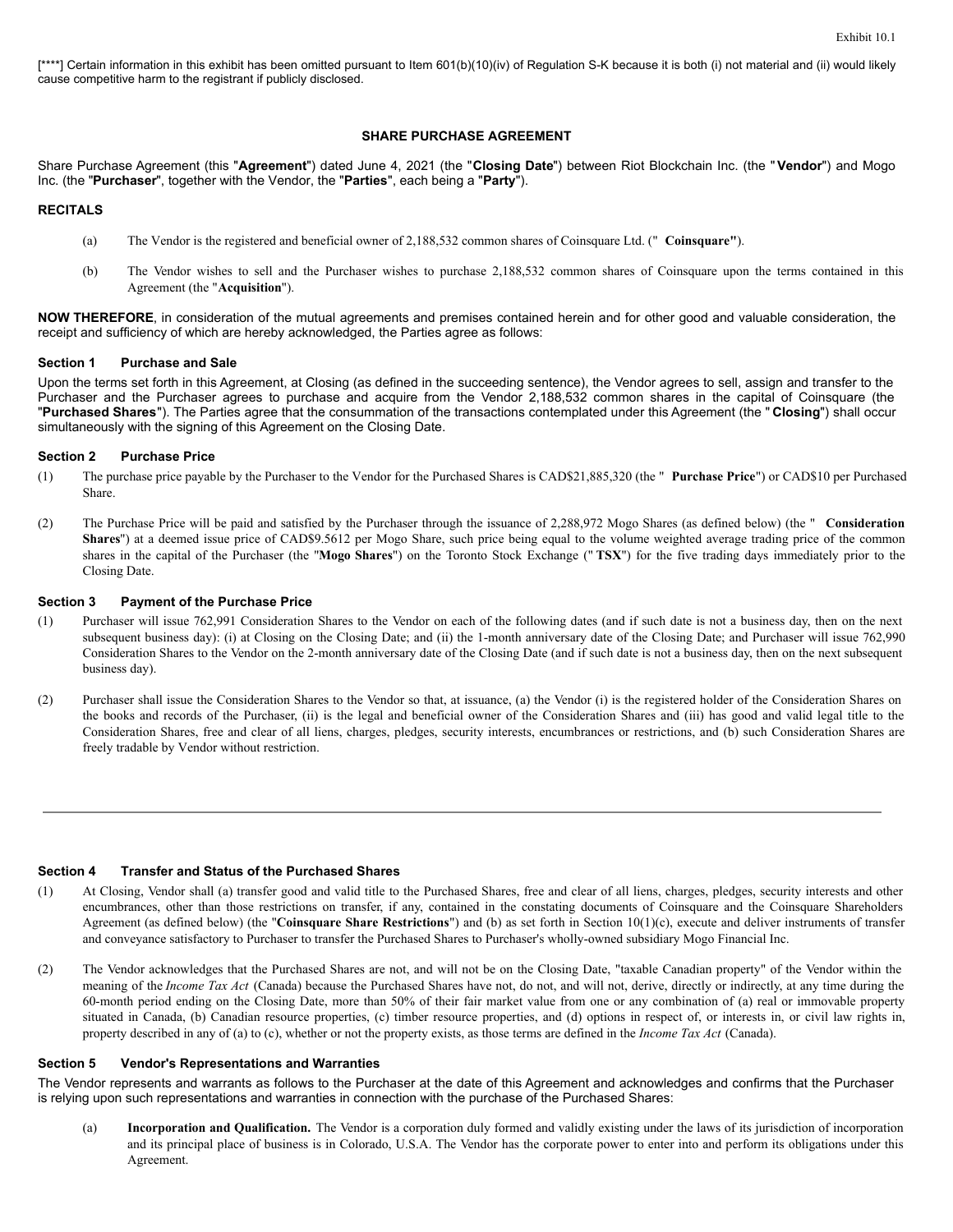- (b) **Corporate Authority.** The execution and delivery of and performance by the Vendor of this Agreement and the consummation of the transactions contemplated by this Agreement have been authorized by all necessary corporate action on the part of the Vendor. The transfer of the Purchased Shares as contemplated hereunder has been undertaken in compliance with the current shareholders agreement of Coinsquare (the "**Coinsquare Shareholders' Agreement**").
- (c) **No Violation or Breach.** The execution and delivery of and performance by the Vendor of this Agreement:
	- (i) will not (or would not with the giving of notice, the lapse of time or the happening of any other event or condition) result in a breach or violation of or a conflict with, or allow any other person to exercise any rights under, any of the terms or provisions of the Vendor's constating documents or by-laws;
	- (ii) will not (or would not with the giving of notice, the lapse of time or the happening of any other event or condition) result in a breach or violation of or a conflict with, or allow any other person to exercise any rights under any contracts or instruments to which the Vendor is a party;
	- (iii) does not and will not result in a breach of, or cause the termination or revocation of, any authorization held by the Vendor in connection with the ownership of the Purchased Shares; and

(iv) will not result in the violation of any law.

- (d) **Authorizations and Consents**. Except for any required filings under applicable securities exchange policies and securities laws, there is no requirement on the part of the Vendor to make any filing with or give any notice to any governmental entity or body, or obtain any order, permit, approval, waiver, license or similar authorization from any governmental entity or body, in connection with the completion of the transactions contemplated by this Agreement, except for the requirements set out in Section 8(1) of the Coinsquare Shareholders' Agreement (the " **Coinsquare ROFO Rights**"), such requirements having been compiled with in full by the Vendor.
- (e) **Execution and Binding Obligation.** This Agreement has been duly executed and delivered by the Vendor and constitutes a legal, valid and binding agreement of the Vendor enforceable against it in accordance with its terms subject only to any limitation under applicable laws relating to (i) bankruptcy, winding-up, insolvency, arrangement and other laws of general application affecting the enforcement of creditors' rights, and (ii) the discretion that a court may exercise in the granting of equitable remedies such as specific performance and injunction;
- (f) **No Other Agreements to Purchase.** Except for the Purchaser's right under this Agreement and the Coinsquare ROFO Rights, no person has any written or oral agreement, option or warrant or any right or privilege (whether by law, pre-emptive or contractual) capable of becoming such for the purchase or acquisition from the Vendor of any of the Purchased Shares.
- (g) **Title to Purchased Shares.** The Purchased Shares are owned by the Vendor as the registered and beneficial owner with a good title, free and clear of all liens, charges, pledges, security interests and other encumbrances other than the Coinsquare Share Restrictions.
- (h) **Litigation.** There are no claims, actions, suits, grievances, arbitrations, investigations, audits, proceedings or other alternative dispute resolution processes (whether judicial, administrative or otherwise) commenced, pending or, to the Vendor's knowledge, threatened against the Vendor that would reasonably be expected to materially affect the transactions contemplated by this Agreement.
- (i) **No Brokers.** Neither the Vendor nor any of its representatives has incurred any liability or obligation to any broker, agent, investment bank or other intermediary for any fee, commission or other similar payment in connection with the Acquisition.

# **Section 6 As Is, Where Is**

- (1) The Purchaser expressly acknowledges that except for the limited representations and warranties contained in Section 5, the Vendor is selling the Purchased Shares on an "as is, where is" basis as they shall exist as at the time of Closing.
- (2) No representation, warranty, statement, promise or condition is expressed or can be implied, statutory or otherwise, as to encumbrances, description, fitness for purpose, merchantability, condition, quantity or quality, latent defects or in respect of any other matter or thing whatsoever concerning the Purchased Shares or Coinsquare, or its business, assets or subsidiaries (including without limitation in relation to any disclosures or statements by any person, the future or historical financial condition, results of operations, prospects, assets or liabilities of Coinsquare, or its subsidiaries).
- (3) Except as expressly provided in Section 5, no representation, warranty or condition has or will be given by the Vendor and any and all other conditions, warranties or representations expressed or implied pursuant to any applicable law in any jurisdiction are hereby waived in their entirety by Purchaser. Without limiting the generality of the foregoing, except as expressly stated in Section 5, the Vendor has made no representations or warranty as to any regulatory approvals, licenses, permits, consents or authorizations that may be needed to complete the transactions contemplated by this Agreement and Purchaser is relying entirely on its own investigation, due diligence and inquiries in connection with such matters.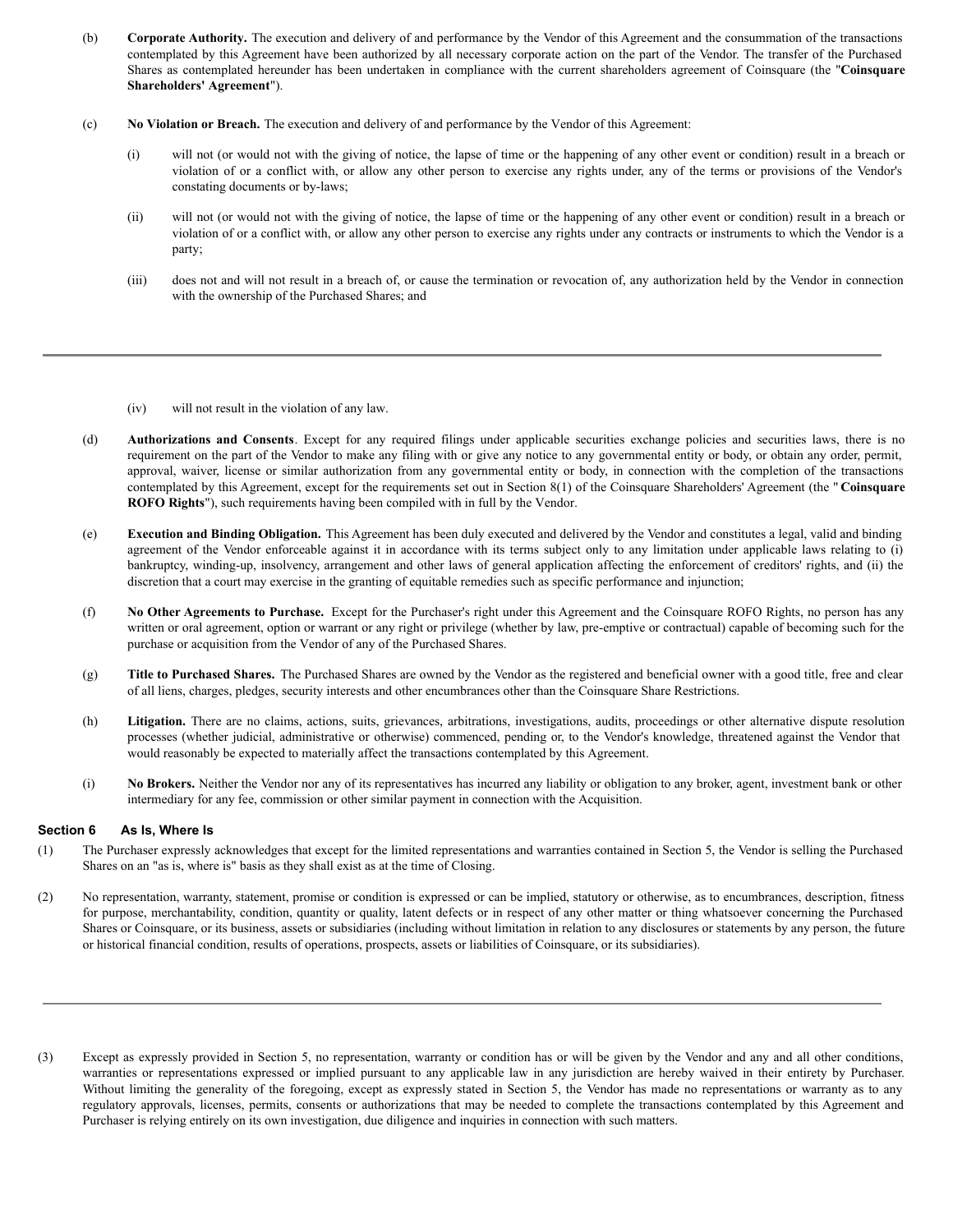- (4) All written and oral information obtained from Vendor, including without limitation in any document made available to the Purchaser, with respect to the Purchased Shares, Coinsquare, its business, assets or its subsidiaries or their business or assets (including without limitation in relation to any disclosures or statements by any person, the future or historical financial condition, results of operations, prospects, assets or liabilities of Coinsquare or its subsidiaries), has been obtained for the convenience of the Purchaser only, and Vendor has not made any representation or warranty, express or implied, statutory or otherwise as to the accuracy or completeness of any such information. The Purchaser hereby further acknowledges and agrees that it is familiar with Coinsquare through prior investment or business contacts and that none of the foregoing documents or information constitutes an offering memorandum as such term is used in applicable securities laws.
- (5) Except as expressly stated in Section 5, any information regarding or describing Coinsquare, its businesses, assets or subsidiaries (including without limitation in relation to any disclosures or statements by any person, the future or historical financial condition, results of operations, prospects, assets or liabilities of Coinsquare, or its subsidiaries), in this Agreement, or in any other agreement or instrument contemplated hereby, is for identification purposes only, is not relied upon by the Purchaser, and no representation, warranty or condition, express or implied, has or will be given by the Vendor, or any other person concerning the completeness or accuracy of such information or descriptions.
- (6) Except as otherwise expressly provided in this Agreement, the Purchaser hereby unconditionally and irrevocably waives any and all actual or potential rights or claims the Purchaser might have against Vendor pursuant to any warranty, express or implied, legal or conventional, of any kind or type, other than those representations and warranties of the Vendor expressly set forth in Section 5. Such waiver is absolute, unlimited, and includes, but is not limited to, waiver of express warranties, implied warranties, warranties of fitness for a particular use, warranties of merchantability, warranties of occupancy, strict liability and claims of every kind and type, including claims regarding defects, whether or not discoverable or latent, product liability claims, or similar claims, and all other claims that may be later created or conceived in strict liability or as strict liability type claims and rights.

# **Section 7 Purchaser's Representations and Warranties**

The Purchaser represents and warrants as follows to the Vendor at the date of this Agreement and acknowledges and confirms that the Vendor is relying on such representations and warranties in connection with the sale by the Vendor of the Purchased Shares:

- (a) **Incorporation and Qualification.** The Purchaser is a corporation duly formed and validly existing under the laws of its jurisdiction of incorporation and its principal place of business is in British Columbia. The Purchaser has the corporate power to enter into and perform its obligations under this Agreement.
- (b) **Corporate Authority.** The execution and delivery of and performance by the Purchaser of this Agreement have been authorized by all necessary corporate action on the part of the Purchaser.
- (c) **No Violation or Breach.** The execution and delivery of and performance by the Purchaser of this Agreement:
	- (i) will not (or would not with the giving of notice, the lapse of time or the happening of any other event or condition) result in a breach or violation of or a conflict with, or allow any other person to exercise any rights under, any of the terms or provisions of the Purchaser's constating documents or by-laws;
	- (ii) will not (or would not with the giving of notice, the lapse of time or the happening of any other event or condition) result in a breach or violation of or a conflict with, or allow any other person to exercise any rights under any contracts or instruments to which the Purchaser is a party;
	- (iii) does not and will not result in a breach of, or cause the termination or revocation of, any authorization held by the Purchaser in connection with the issuance of Mogo Shares (including without limitation the Consideration Shares); and
	- (iv) will not result in the violation of any law.
- (d) **Authorizations and Consents**. Except for any required filings under applicable securities exchange policies and securities laws, there is no requirement on the part of the Purchaser to make any filing with or give any notice to any governmental entity or body, or obtain any order, permit, approval, waiver, license or similar authorization from any governmental entity or body, in connection with the completion of the transactions contemplated by this Agreement.
- (e) **Execution and Binding Obligation.** This Agreement has been duly executed and delivered by the Purchaser and constitutes a legal, valid and binding agreement of the Purchaser enforceable against it in accordance with its terms subject only to any limitation under applicable laws relating to (i) bankruptcy, winding-up, insolvency, arrangement and other laws of general application affecting the enforcement of creditors' rights, and (ii) the discretion that a court may exercise in the granting of equitable remedies such as specific performance and injunction.
- (f) **Issuance of the Consideration Shares.** On each date that Consideration Shares are to be issued under this Agreement, all necessary corporate action will have been taken by the Purchaser to validly issue such Consideration Shares as duly authorized, fully paid and non-assessable common shares in the capital of the Purchaser, such Consideration Shares shall be duly authorized, validly issued, fully paid and non-assessable common shares in the capital of Purchaser and the Vendor will be the registered holder of, and will hold legal title to, such Consideration Shares, free and clear of all liens, charges, pledges, security interests and other encumbrances or restrictions.
- (g) **Reporting Issuer Status.** The Purchaser is a reporting issuer not in default under the securities laws of each of the Provinces and Territories of Canada.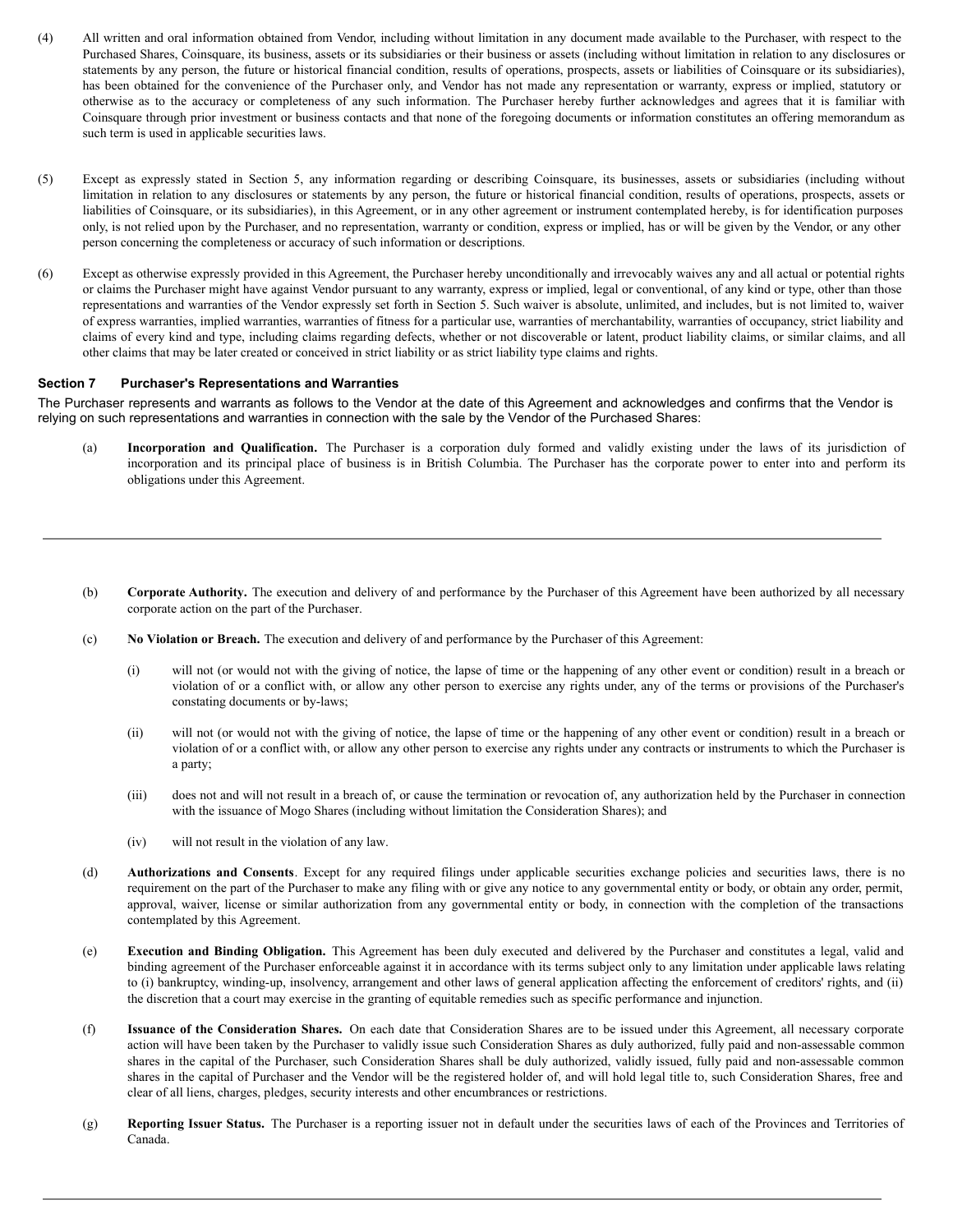- <span id="page-6-0"></span>(h) **Listing.** The Mogo Shares are listed and posted for trading on the TSX and the Nasdaq Capital Market (the " **NASDAQ**"), Mogo is in compliance in all material respects with the rules and regulations of the TSX and the NASDAQ. No delisting, suspension of trading or cease trade or other order or restriction with respect to any securities of the Purchaser is pending, in effect or, to the knowledge of the Purchaser, has been threatened, or is expected to be implemented or undertaken, and the Purchaser is not subject to any formal or informal review, enquiry, investigation or other proceeding relating to such order or restriction. The TSX and NASDAQ, if applicable, has conditionally approved the listing of the Consideration Shares issuable in connection with the Acquisition. Purchaser shall not take any action that would cause, or fail to use commercially reasonable efforts to prevent, the Consideration Shares not being freely tradable Mogo Shares.
- (i) **Free-trading.** The Purchaser shall cause the Consideration Shares to be issued and delivered by the Purchaser to the Vendor pursuant to this Agreement to be (i) issued and posted on the TSX and NASDAQ as free-trading Mogo Shares and (ii) freely tradable by Vendor without restriction, in each case, as of their date of issuance.
- (j) **Securities Laws.** The Purchaser is acquiring the Purchased Shares as principal and not as agent and is acquiring the Purchased Shares for investment purposes only and not with a view to resale or distribution. The Purchaser is an "accredited investor" within the meaning of applicable Canadian securities laws by virtue of meeting definition (m) thereof.
- (k) **Litigation**. There are no claims, actions, suits, grievances, arbitrations, investigations, audits, proceedings or other alternative dispute resolution processes (whether judicial, administrative or otherwise) commenced, pending or, to the knowledge of the Purchaser, threatened against the Purchaser that would reasonably be expected to materially affect the transactions contemplated by this Agreement.
- (l) **No Brokers.** Neither the Purchaser nor any of its representatives has incurred any liability or obligation to any broker, agent, investment bank or other intermediary for any fee, commission or other similar payment in connection with the Acquisition.

### **Section 8 Survival of Covenants, Representations and Warranties**

- (1) The representations and warranties of the Vendor contained in Section 5, and the covenants of the Vendor contained in this Agreement and in any certificates or documents delivered pursuant to or in connection with the transactions contemplated by this Agreement, shall survive the Closing and, notwithstanding such Closing, shall continue in full force and effect for the benefit of the Purchaser without limitation of time, subject only to applicable limitation periods imposed by law.
- (2) The representations and warranties of the Purchaser contained in Section 7, and the covenants of the Purchaser in this Agreement and in any certificates or documents delivered pursuant to or in connection with the transactions contemplated by this Agreement, shall survive the Closing and, notwithstanding such Closing, shall continue in full force and effect for the benefit of the Vendor without limitation of time, subject only to applicable limitation periods imposed by law.

### **Section 9 Indemnification**

- (1) Subject to the limitations set forth in this Section 9, the Vendor shall indemnify and save the Purchaser harmless from any actual out-of-pocket losses, liabilities, claims, penalties, suits, actions, fines, judgments, awards, settlements, assessments, taxes, costs, fees (including, but not limited to, reasonable investigation fees) and expenses (including, but not limited to, reasonable attorneys' fees), excluding punitive, incidental, consequential or special damages and any damages based on any type of multiple ("**Losses**"), suffered by the Purchaser as a result of:
	- (a) any breach of any representation or warranty of the Vendor contained in Section 5 of this Agreement;
	- (b) any breach of any covenant on the part of the Vendor contained in this Agreement or in any certificate or document delivered pursuant to or contemplated by this Agreement; and
	- (c) any failure of the Vendor to transfer good and valid title to the Purchased Shares, free and clear of all liens, charges, pledges, security interests, other encumbrances or restrictions of any kind, other than the Coinsquare Share Restrictions, to the Purchaser, in accordance with the terms hereof.
- (2) Subject to the limitations set forth in this Section 9, the Purchaser shall indemnify and save the Vendor harmless from any Losses suffered by the Vendor as a result of:
	- (a) any breach of any representation or warranty of the Purchaser contained in Section 7 of this Agreement;
	- (b) any breach of any covenant on the part of Purchaser contained in this Agreement or in any certificate or document delivered pursuant to or contemplated by this Agreement; and
	- (c) any failure of the Purchaser to issue freely tradable Consideration Shares, free and clear of all liens, charges, pledges, security interests, other encumbrances or restrictions of any kind, to the Vendor, as the registered holder and legal owner, with good and valid legal title, in accordance with the terms hereof.

### (3) **Limitations on Indemnification**.

(a) The Vendor shall not be obligated to indemnify the Purchaser to the extent the cumulative amount of Losses under Section 9(1) exceeds an aggregate ceiling equal to the Purchase Price that has been actually received by the Vendor; provided, that, the foregoing limitation in this Section 9(3)(a) shall not apply to, and there shall be no limitation upon, any Losses arising as a result of intentional fraud or willful misconduct on the part of the Vendor.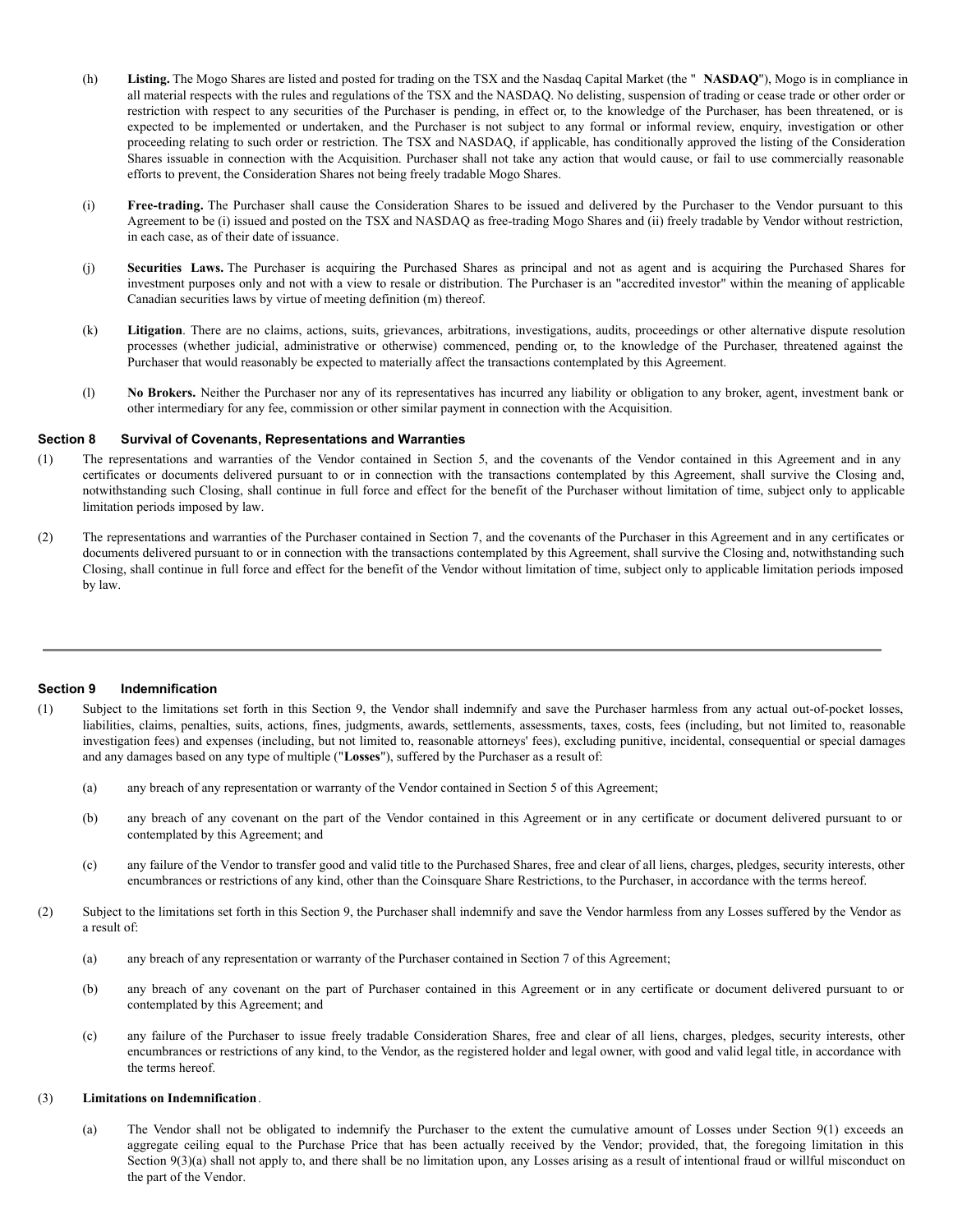- (b) The Purchaser shall not be obligated to indemnify the Vendor to the extent the cumulative amount of Losses under Section 9(2) exceeds an aggregate ceiling equal to the Purchase Price; provided, that, the foregoing limitation in this Section  $9(3)(b)$  shall not apply to, and there shall be no limitation upon, any Losses arising as a result of intentional fraud or willful misconduct on the part of the Purchaser.
- (4) The Party entitled to indemnity under Section 9(1) or Section 9(2) (the " **Indemnified Person**") shall promptly give written notice to the Party obligated to indemnify under such section (the "**Indemnifying Person**") of any claim for indemnification pursuant to this Section 9 (a " **Claim**", which term shall include more than one Claim). Such notice shall specify whether the Claim arises as a result of a claim by a person against the Indemnified Person (a "**Third Party Claim**") or whether the Claim does not so arise (a " **Direct Claim**"), and shall also specify with reasonable particularity (to the extent that the information is available):
	- (a) the factual basis for the Claim; and
	- (b) the amount of the Claim, or, if any amount is not then determinable, an approximate and reasonable estimate of the likely amount of the Claim.
- (5) With respect to any Direct Claim, following receipt of notice from the Indemnified Person of a Claim, the Indemnifying Person shall have thirty (30) days to make such investigation of such Claim as the Indemnifying Person considers necessary or desirable. For the purpose of such investigation, the Indemnified Person shall make available to the Indemnifying Person the information relied upon by the Indemnified Person to substantiate such Claim. If the Indemnified Person and the Indemnifying Person agree at or prior to the expiration of such 30-day period (or any mutually agreed upon extension thereof) to the validity and amount of such Claim, the Indemnifying Person shall immediately pay to the Indemnified Person the full agreed upon amount of the Claim. If the Indemnifying Person does not respond within such 30-day period, the Indemnifying Person shall be deemed to have rejected such Claim, in which case the Indemnified Person shall be free to pursue such remedies as may be available to the Indemnified Person on the terms and subject to the provisions of this Agreement. The fact that a Direct Claim is not disputed by the Indemnifying Person shall not constitute an admission or create any inference that the asserted Direct Claim is valid for any purpose or that the Indemnifying Person has any indemnity obligation with respect to such Direct Claim under this Section 9.
- (6) With respect to any Third-Party Claim, the Indemnifying Person shall have the right, at its own expense, to participate in or assume control of the negotiation, settlement or defence of such Third-Party Claim and, in such event, the Indemnifying Person shall reimburse the Indemnified Person for all the Indemnified Person's out-of-pocket expenses incurred as a result of such participation or assumption. If the Indemnifying Person elects to assume such control, the Indemnified Person shall cooperate with the Indemnifying Person, shall have the right to participate in the negotiation, settlement or defence of such Third-Party Claim at its own expense and shall have the right to disagree on reasonable grounds with the selection and retention of counsel, in which case counsel satisfactory to the Indemnifying Person and the Indemnified Person shall be retained by the Indemnifying Person. If the Indemnifying Person, having elected in writing to assume such control, thereafter fails to vigorously defend any such Third-Party Claim within a reasonable time, the Indemnified Person shall be entitled to assume such control and negotiate and settle such Third-Party Claim without the participation or consent of the Indemnifying Person.
- (7) The obligations of the Indemnifying Person to indemnify the Indemnified Person in respect of Claims shall also be subject to the following:
	- (a) if any Third-Party Claim is of a nature such that the Indemnified Person is required by applicable law to make a payment to any person (a " **Third** Party") with respect to such Third-Party Claim before the completion of settlement negotiations or related legal proceedings, the Indemnified Person may make such payment and thereafter seek reimbursement from the Indemnifying Person for any such payment. If the Indemnifying Person pays, or reimburses the Indemnified Person in respect of any Third-Party Claim before completion of settlement negotiations or related legal proceedings, and the amount of any liability of the Indemnified Person under the Third-Party Claim in respect of which such a payment was made, as finally determined (pursuant to paragraphs (a), (b) or (c) of Section 9(8)), is less than the amount which was paid by the Indemnifying Person, the Indemnified Person shall, forthwith after receipt of the difference from the Third Party, pay the amount of such difference to the Indemnifying Person;
	- (b) except in the circumstances contemplated by the last sentence of Section 9(6), and whether or not the Indemnifying Person assumes control of the negotiation, settlement or defence of any Third Party Claim, the Indemnified Person shall not negotiate, settle, compromise or pay any Third Party Claim except with the prior written consent of the Indemnifying Person (which consent shall not be unreasonably withheld);
	- (c) the Indemnified Person shall not permit any right of appeal in respect of any Third-Party Claim to terminate without giving the Indemnifying Person notice and an opportunity to contest such Third Party Claim; and
	- (d) the Indemnified Person and the Indemnifying Person shall cooperate fully with each other with respect to Third Party Claims and shall keep each other fully advised with respect thereto (including supplying copies of all relevant documentation promptly as it becomes available).
- (8) With respect to a Claim, upon the earliest to occur of (a) the Indemnifying Person and the Indemnified Person have reached an agreement in writing, (b) a court of competent jurisdiction shall have entered a final and non-appealable order or judgment, or (c) an arbitration or like panel shall have rendered a final and non-appealable determination with respect to a dispute the Indemnifying Person and the Indemnified Person have agreed to submit thereto, making a determination of Losses owed by the Indemnifying Person, the Indemnifying Person shall satisfy its obligations within five (5) business days of such determination by effecting a wire transfer of immediately available funds to an account or accounts specified in writing by the Indemnified Person.
- (9) Any payments made pursuant to this Section 9 will constitute a dollar-for-dollar adjustment to the Purchase Price, unless otherwise required by law.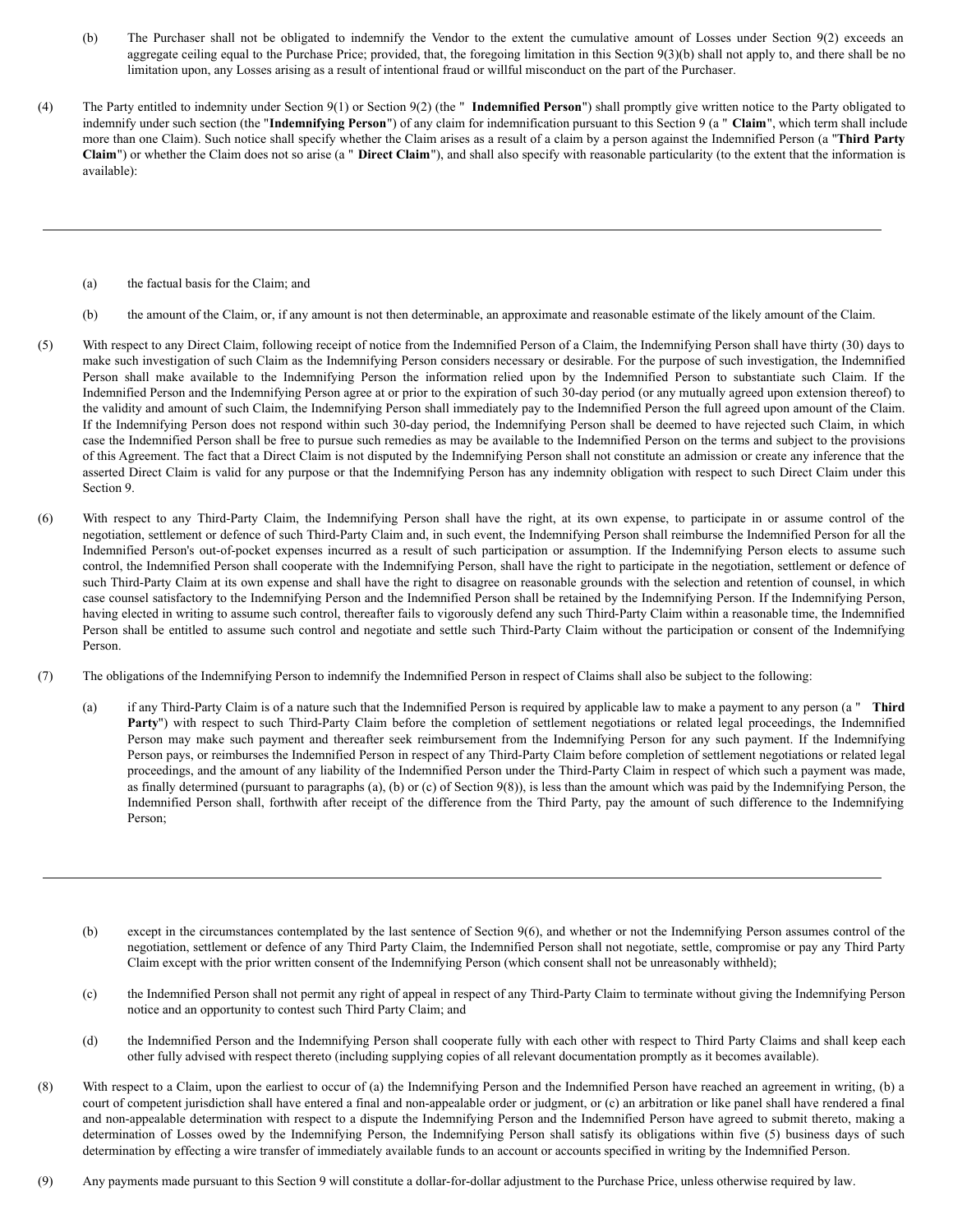(10) The Parties acknowledge and agree that their sole and exclusive remedy with respect to any and all Claims (other than Claims arising from intentional fraud or willful misconduct on the part of a Party hereto in connection with the transactions contemplated by this Agreement or Claims for equitable relief) for any breach of any representation, warranty, covenant, agreement or obligation set forth herein or otherwise relating to the subject matter of this Agreement, shall be pursuant to the indemnification provisions set forth in this Section 9.

# **Section 10 Deliveries**

- (1) **Deliveries to the Purchaser.** At Closing, the Vendor shall deliver the following to the Purchaser:
	- (a) a certificate of status, compliance, good standing or like certificate with respect to the Vendor issued by the appropriate government officials in its jurisdiction of incorporation;
	- (b) a certified copy of the resolutions of the directors of the Vendor approving the transfer of the Purchased Shares to the Purchaser, the entering into this Agreement and all matters related to the Acquisition;
	- (c) instruments of transfer and conveyance satisfactory to Purchaser duly executed by the Vendor, transferring the Purchased Shares to Mogo Financial Inc.;
	- (d) evidence satisfactory to the Purchaser that the Vendor has received all necessary regulatory approvals and consents for the consummation of the Acquisition and the transactions contemplated by this Agreement;
	- (e) evidence satisfactory to the Purchaser that the transfer of the Purchased Shares has been undertaken in compliance with the terms of the Coinsquare Shareholders' Agreement; and
	- (f) such other documents and instruments in connection with the Closing as may be reasonably requested by the Purchaser.
- (2) **Receipt by Purchaser.** By executing this Agreement, the Purchaser acknowledges receipt of the documents delivered pursuant to Section 10(1).
- (3) **Deliveries to the Vendor.** At Closing, the Purchaser shall deliver the following to the Vendor:
	- (a) a certificate of status, compliance, good standing or like certificate with respect to the Purchaser issued by the appropriate government officials in its jurisdiction of incorporation;
	- (b) a certified copy of the resolutions of the directors of the Purchaser approving the purchase of the Purchased Shares from the Vendor, the entering into this Agreement and all matters related to the Acquisition;
	- (c) evidence of 762,991 Consideration Shares issued to the Vendor, in accordance with Section 3;
	- (d) evidence satisfactory to the Vendor that the Purchaser has received all necessary regulatory approvals and consents for the consummation of the Acquisition and the transactions contemplated by this Agreement, including, for greater certainty, from the TSX and the appropriate entities related to the Fortress Investment Group; and
	- (e) such other documents and instruments in connection with the Closing as may be reasonably requested by the Vendor.
- (4) **Receipt by Vendor**. By executing this Agreement, the Vendor acknowledges receipt of the documents delivered pursuant to Section 10(3).

# **Section 11 Notices**

Any notice, direction or other communication given regarding the matters contemplated by this Agreement (each a " **Notice**") must be in writing, sent by personal delivery, courier or email and addressed:

(a) If to Mogo:

Mogo Inc. 2100 – 401 W. Georgia Vancouver, BC V6B 5A1

Attention: Gregory Feller, President and Chief Financial Officer E-mail: [\*\*\*\*]

(b) If to Riot:

Riot Blockchain Inc. 202 6th Street, Suite 401 Castle Rock, CO 80104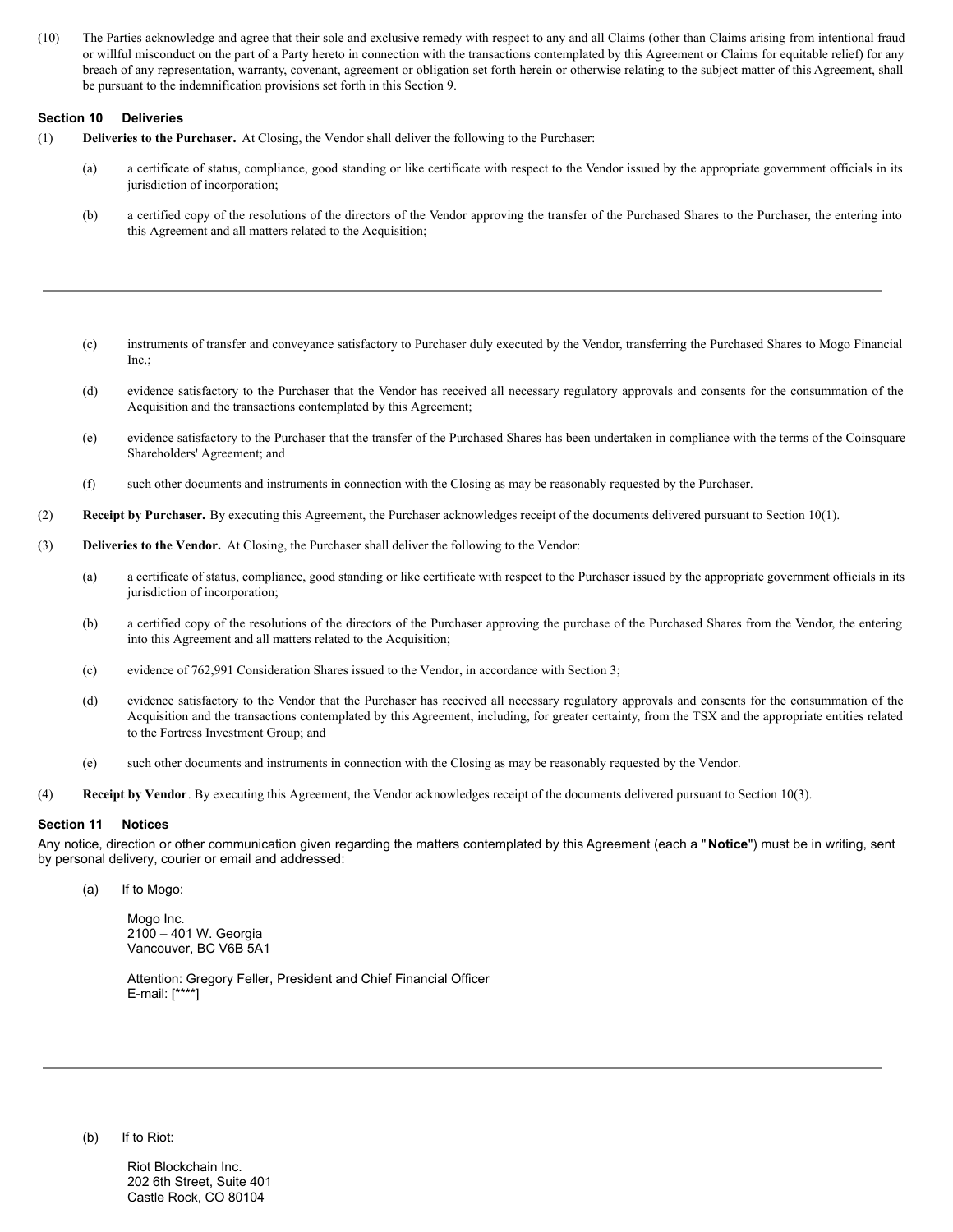Attention: Jeff McGonegal, CFO E-mail: [\*\*\*\*]

A Notice is deemed to be given and received (i) if sent by personal delivery or courier, on the date of delivery if it is a business day and the delivery was made prior to 4:00 p.m. (local time in place of receipt) and otherwise on the next business day, or (ii) if sent by e-mail, on the date of delivery if it is a business day and the delivery was made prior to 4:00 p.m. (local time in place of receipt) and otherwise on the next business day. A Party may change its address for service from time to time by providing a Notice in accordance with the foregoing. Any subsequent Notice must be sent to the Party at its changed address. Any element of a Party's address that is not specifically changed in a Notice will be assumed not to be changed.

# **Section 12 Currency**

In this Agreement, \$, CAD\$ or dollars refers to the Canadian currency unless otherwise specifically indicated.

# **Section 13 Time of the Essence**

Time is of the essence in this Agreement.

# **Section 14 Inurement**

This Agreement becomes effective at Closing. After that time, it will be binding upon and inure to the benefit of the Parties and their respective successors, legal representatives and permitted assigns. Neither this Agreement nor any of the rights or obligations under this Agreement, including any right to payment, may be assigned or transferred, in whole or in part, by either Party without the prior written consent of the other Party.

# **Section 15 Public Disclosure**

All public announcements regarding this Agreement or the transactions contemplated hereby shall be subject to review and reasonable consultation of the Purchaser and the Vendor as to form, content and timing, before public disclosure, always provided that a Party shall be entitled to make such public announcement if required by applicable law or regulatory requirements to immediately do so and it has taken reasonable efforts to comply herewith.

# **Section 16 Entire Agreement**

This Agreement constitutes the entire agreement between the Parties with respect to the transactions contemplated in this Agreement and supersedes all prior agreements, understandings, negotiations and discussions, whether oral or written, of the Parties with respect to such transactions, including for greater certainty, the binding term sheet between the Purchaser and the Vendor dated May 12, 2021, as amended. There are no representations, warranties, covenants, conditions or other agreements, express or implied, collateral, statutory or otherwise, between the Parties in connection with the subject matter of this Agreement, except as specifically set forth in this Agreement. The Parties have not relied and are not relying on any other information, discussion or understanding in entering into and completing the transactions contemplated by this Agreement.

# **Section 17 Waiver**

No waiver of any of the provisions of this Agreement will constitute a waiver of any other provision (whether or not similar). No waiver will be binding unless executed in writing by the Party to be bound by the waiver. A Party's failure or delay in exercising any right under this Agreement will not operate as a waiver of that right. A single or partial exercise of any right will not preclude a Party from any other or further exercise of that right or the exercise of any other right it may have.

# **Section 18 Further Assurances**

From time to time after the Closing, each Party will, at the reasonable request and expense of the other Party, execute and deliver such additional conveyances, transfers and other assurances and perform or cause to be performed such further and other acts or things as may be reasonably required to give effect to, and carry out the intent of, this Agreement, including, for avoidance of doubt, the Vendor covenants and agrees that it will reasonably assist the Purchaser to secure receipt of (i) evidence satisfactory to the Purchaser that Mogo Financial Inc. has been entered upon the books of Coinsquare as the holder of the Purchased Shares and (ii) copies of the resolutions from the board of directors of Coinsquare approving the transfer of the Purchased Shares from the Vendor to the Purchaser.

# **Section 19 Severability**

If any provision of this Agreement is determined to be illegal, invalid or unenforceable, by an arbitrator or any court of competent jurisdiction from which no appeal exists or is taken, that provision will be severed from this Agreement and the remaining provisions will remain in full force and effect.

### **Section 20 Governing Law**

This Agreement is governed by, and will be interpreted and construed in accordance with, the laws of the Province of British Columbia and the federal laws of Canada applicable therein. The Parties hereto acknowledge and agree that the courts of British Columbia shall have exclusive jurisdiction with respect to any dispute or other matter arising hereunder.

# **Section 21 Expenses**

Each Party will pay for its own costs and expenses (including the fees and expenses of legal counsel, accountants and other advisors) incurred in connection with this Agreement and the transactions contemplated hereby.

### **Section 22 Third Party Beneficiaries**

Except as otherwise provided in this Agreement, this Agreement is not intended to confer any benefits, rights, causes of action or remedies in favor any person other than the Parties hereto and no person, other than the Parties, is entitled to rely on the provisions of this Agreement in any action, suit, proceeding, hearing or other forum.

# **Section 23 Counterparts**